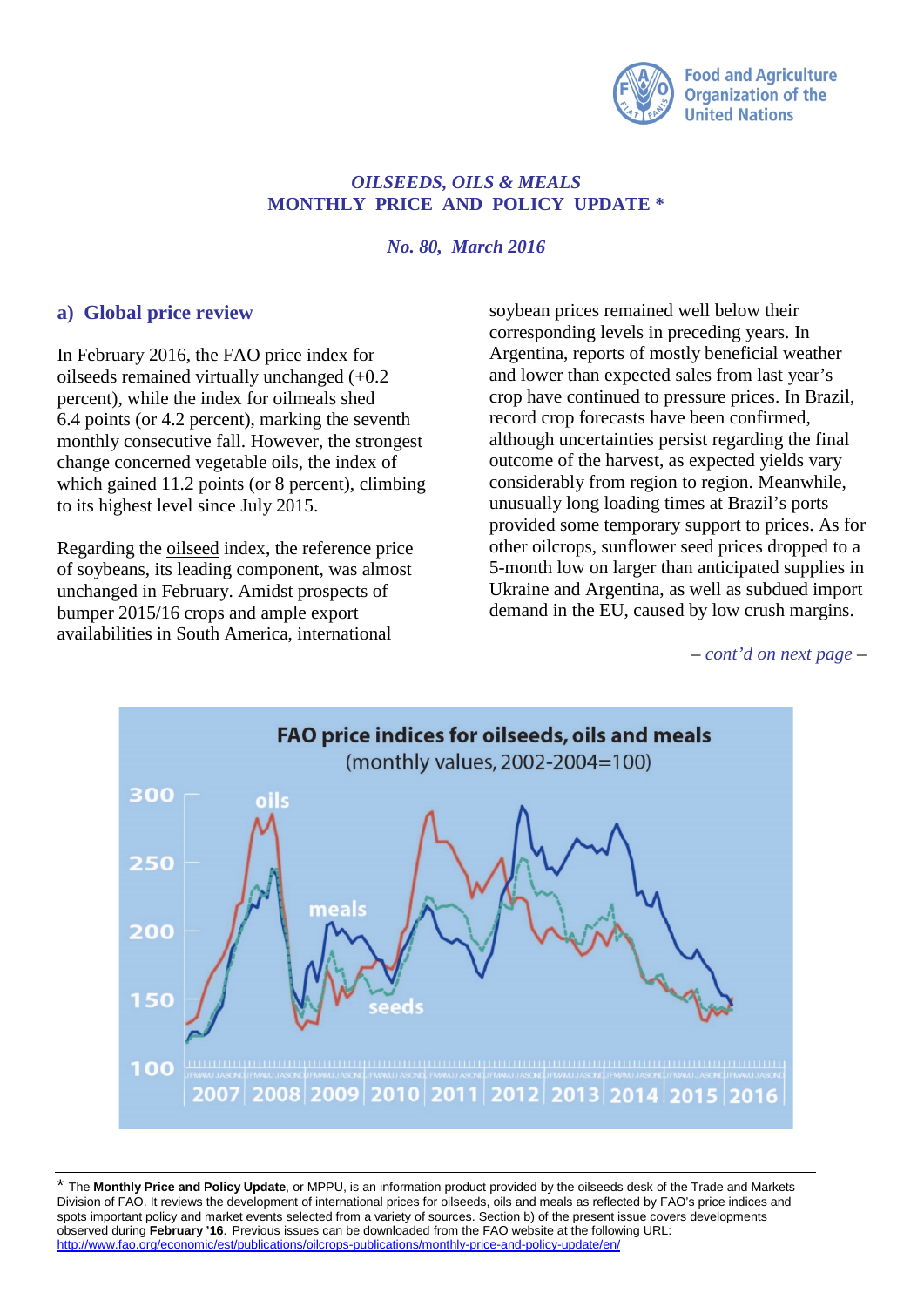# Global price review *– cont'd*

Abundant global soymeal supplies remain the key factor behind the steady decline in the oilmeal price index. In February, a strong pace in crushing, notably in Argentina, has boosted soymeal export availabilities, adding to the downward pressure on prices. Lingering weak prices of feed grains weighed further on international oilmeal quotations.

Palm oil was responsible for last month's marked upswing in the vegetable oils index, as its price appreciated by over 13 percent, reaching an 8-month high. The surge was caused by falling inventories in Southeast Asia, where production has slowed down as a result of prolonged dry weather (due to El Niño). Furthermore, given predictions that an El Niño weather pattern will prevail until mid-2016, a rapid recovery in palm oil production seems unlikely. Also international soy oil prices increased appreciably on expectations that poor

supplies of both palm oil and other vegetable oils would boost global soy oil demand. Furthermore, recent increases in petroleum prices lent additional support to vegetable oil prices.



# **b) Selected policy developments and industry news**

### **ARGENTINA – emergency relief payments**:

Following heavy rains caused by El Niño, six of Argentina's main agricultural provinces have been declared flood emergency areas, making affected grain, fruit and cattle farms eligible to financial assistance in the form of special credit lines and tax breaks. The concerned provinces are Cordoba, Santa Fe, Entre Rios, La Rioja, Chaco and Corrientes.

## **ARGENTINA – variable biodiesel export tax**:

In February 2016, the export duty on soyoil-based biodiesel was raised from 1.62 percent – the lowest rate since the introduction of the variable tax regime in  $2012 -$  to 3.89 percent.

## **CHINA – GM soybean importation**:

In February, China's regulators approved the importation of the GM soybean variety 'RoundupReady2Xtend' *(see also MPPU Sep.'14)*. The high-yielding variety was developed in the United States to tolerate applications of both Glyphosate and Dicamba herbicides amid growing problems of Glyphosate-resistant weeds in North America. Approval by China – the top destination for US soybean exports – was a key condition for the commercial launching of the new variety in North America. While the new soybean variety is expected to be marketed soon in Canada, where the use of Dicamba is allowed, sales will remain on hold in the United States, pending clearance of the herbicide by the US Environmental Protection Agency *(see MPPU Feb.'15)*.

**\_\_\_\_\_\_\_\_\_\_\_\_\_\_\_\_\_\_\_\_\_\_\_\_\_\_\_\_\_\_\_\_\_\_\_\_\_\_\_\_\_\_\_\_\_\_\_\_\_\_\_\_\_\_\_\_\_\_\_\_\_\_\_\_\_\_\_\_\_\_\_\_\_\_\_\_\_\_\_**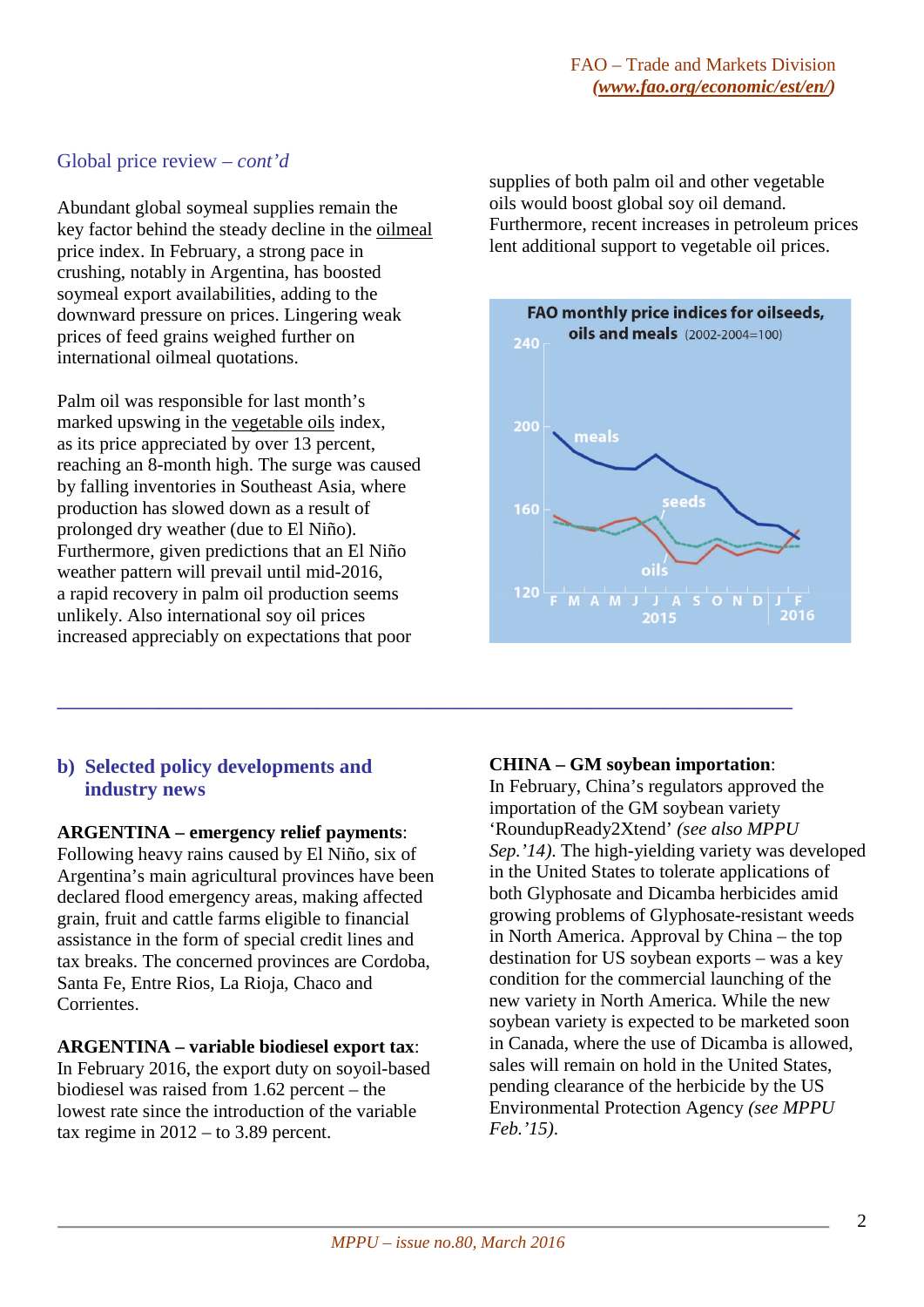## **CHINA / CANADA – rapeseed trade**:

In February, Chinese quarantine authorities informed their Canadian counterparts that, as of April 2016, no more than one percent of foreign material would be allowed in Canadian rapeseed shipments (as opposed to the 2.0–2.5 percent range permitted to date). Government experts from both countries worked together since 2009 to address China's concern that the blackleg fungal disease could spread within its territory via the importation of infected rapeseed from Canada *(see MPPU Dec.'09, July'10 & Sep.'14)*. China's recent announcement follows scientific disagreement over the risk of transmitting the disease through foreign material in rapeseed cargoes. Canadian industry officials warned that China's stricter standard would be difficult to meet and make cleaning operations more expensive, possibly discouraging exports. In 2015, China was the top buyer of Canadian rapeseed, importing 4.1 million tonnes.

## **EUROPEAN UNION – GMO policy**:

The European Parliament issued a non-binding resolution that calls on the European Commission to withdraw its proposed approval of three new GM soybean varieties characterized by tolerance to glyphosate-based herbicides. The resolution points out that the proposal lacks the support of a qualified majority of member states and that an agency of the World Health Organization recently classified glyphosate as 'probably carcinogenic to humans' *(see MPPU Apr.'15)*. The EU's own food safety authority last year ascertained that glyphosate were 'unlikely to be carcinogenic' *(see MPPU Dec.'15)*.

### **EUROPEAN UNION / TUNISIA – olive oil**

**trade**: The European Parliament backed the proposal to raise Tunisia's duty-free tariff rate quota for olive oil for two years *(see MPPU Feb.'15).* However, it added (i) provisions for conducting an assessment of the measure's impact on the EU olive oil market after one year, and (ii) tracking obligations to ensure that the olive oil imported under the quota is actually produced in and shipped directly from Tunisia. The proposal will now be transmitted to the European Council for its final review.

**FRANCE – palm oil excise tax**: In January, France's Senate endorsed a biodiversity bill that includes an increase in the country's palm oil excise tax from €103 (USD 115) to €300 (USD 334) per tonne, citing concerns about the oil's environmental footprint and alleged health problems associated with the consumption of saturated fatty acids. The  $\epsilon$ 300 per tonne tax would come into effect in 2017, with planned subsequent rises to  $\text{\textsterling}500$  in 2018,  $\text{\textsterling}700$  in 2019 and  $\epsilon$ 900 in 2020. The bill now awaits a vote in France's National Assembly, which, back in 2013, had rejected a proposal to tax palm oil consumption *(see MPPU Dec.'12)*. With export prices of palm oil currently below USD 700 per tonne, the newly proposed tax levels could make palm oil uncompetitive and foster replacements with cheaper alternatives, say market experts. Indonesia and Malaysia, the world's key suppliers of palm oil, have filed complaints against the proposed legislation, stating that it would be discriminatory, disproportionate and harmful to their palm oil industries.

**INDONESIA – palm oil support**: In an effort to ease the financial situation of palm oil producers facing low world prices, Indonesia temporarily lowered the export levy on palmkernel shell, a solid by-product of the palm oil extraction process used as feedstock in power generation. Until the end of 2016, a reduced levy of USD 3 per tonne will be collected. However, to encourage investments in biomass-fired power plants, the levy shall be raised again in 2017, initially to USD 5 per tonne and then back to its original level of USD 10 per tonne.

### **INDONESIA – variable palm oil export tax**:

With palm oil reference prices remaining below the trigger level of USD 750 per tonne, Indonesia's export tax for crude palm oil was kept at zero in March 2016. The export tax has been suspended since October 2014.

#### **INDONESIA / EUROPEAN UNION – partnership agreement**: According to

government officials, Indonesia is committed to speed up negotiations on the Indonesia–European Union Comprehensive Economic Partnership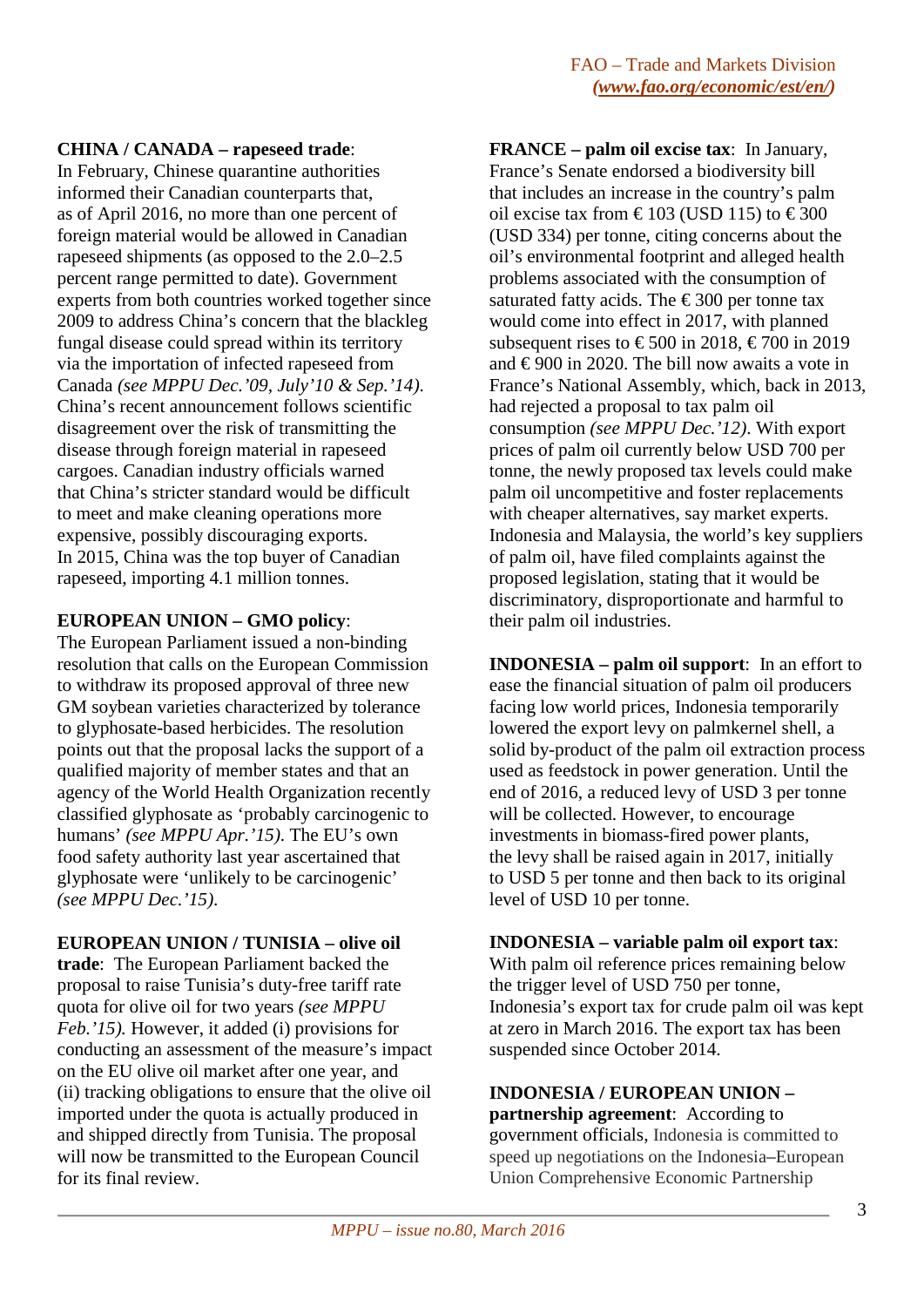Agreement (CEPA), so as to have an agreement in place within two years. With regard to market access, reductions in the EU's import tariffs on Indonesian palm oil and cocoa products, which currently range between 8 and 12 percent, are to be pursued by Indonesia. The EU (together with China) is Indonesia's most prominent market for palm oil after India.

## **INDIA – copra support price**:

The 2016 procurement prices for milling and ball copra have been set at, respectively, Rs 59 500 (USD 888) and Rs 62 400 (USD 932) per tonne – up 7 percent compared to last year.

## **MALAYSIA – variable palm oil export tax**:

In March 2016, the palm oil export tax was kept at zero, as the product's calculated reference price remained below the MYR 2 250 (USD 553) per tonne threshold that triggers taxation. The export tax has been suspended since May 2015.

## **MALAYSIA – labour market policies**:

In Malaysia, where the plantation sector relies heavily on foreigners as manpower, the government raised the levy applied to foreign workers employed in plantations from RM 590 (USD 145) to RM 1 500 (USD 369), effective February 2016. Usually, the cost of such levy is born by the local plantations companies, which warned that their 2016 earnings could fall by between 3–8 percent because of the increase.

### **PERU – biodiesel anti-dumping duties**:

The government imposed anti-dumping tariffs of up to USD 208 per tonne on imports of pure biodiesel from individual Argentine companies. The decision comes 9 months after Peru's competition regulator began investigating the possible dumping of Argentine biodiesel into the Peruvian market *(see MPPU Aug.'15)*. Argentina is Peru's principal supplier of the product. Argentine biodiesel producers said they would appeal Peru's decision.

## **RUSSIAN FEDERATION – import restrictions**:

In February, the Russian Veterinary and Phytosanitary Surveillance Service imposed temporary restrictions on imports of soybean and maize originating from the United States, citing

violations of phytosanitary requirements. As Russian soybean imports from the United States typically occur from October to February, limited immediate repercussions on trade are expected. Untouched by Russia's food import embargoes of 2014 (following the Ukrainian crisis), in 2015, soybeans became the number one US agricultural export to Russia. The United States is currently the third most important supplier of the Russian Federation, after Paraguay and Brazil.

## **UNITED STATES – public health policies**:

The US Food and Drug Administration (FDA) is considering to start, in fiscal year 2016, routine tests of certain foods sold in the country for residues of glyphosate, a herbicide broadly used in agriculture world-wide, including in soybean cultivation *(see also MPPU Apr. & May'15)*. Last year, glyphosate has been labeled as 'probably carcinogenic to humans' by an agency of the World Health Organization, a claim disputed by the European Food Safety Authority *(see also above item EUROPEAN UNION – GMO policy)*. Reportedly, FDA didn't test food for glyphosate in the past because of cost and labour restrictions and because glyphosate residue levels are deemed to be reduced during food processing. Tolerance levels for pesticide residues in food are set by the Environmental Protection Agency (EPA). The tolerance level for glyphosate on soybeans is 40 ppb.

### **Transport infrastructure – Brazil**:

Brazil's Tietê-Paraná waterway, a key transport corridor for agricultural products (including soybeans) re-opened after a 20-month closure caused by a prolonged drought (*see MPPU Feb.'15*). The reopening followed recent rains that raised water levels of rivers situated in southern and central-western states. During the closure, farm products from several key farming states had to be diverted to more expensive road and rail networks.

### **Sector development measures**

• India – coconut: India's Coconut Development Board will contribute public funds to 58 coconut processing projects in the states of Kerala and Karnataka. The projects relate to coconut oil manufacturing, processing of neera (coconut inflorescence sap), production of flavoured coconut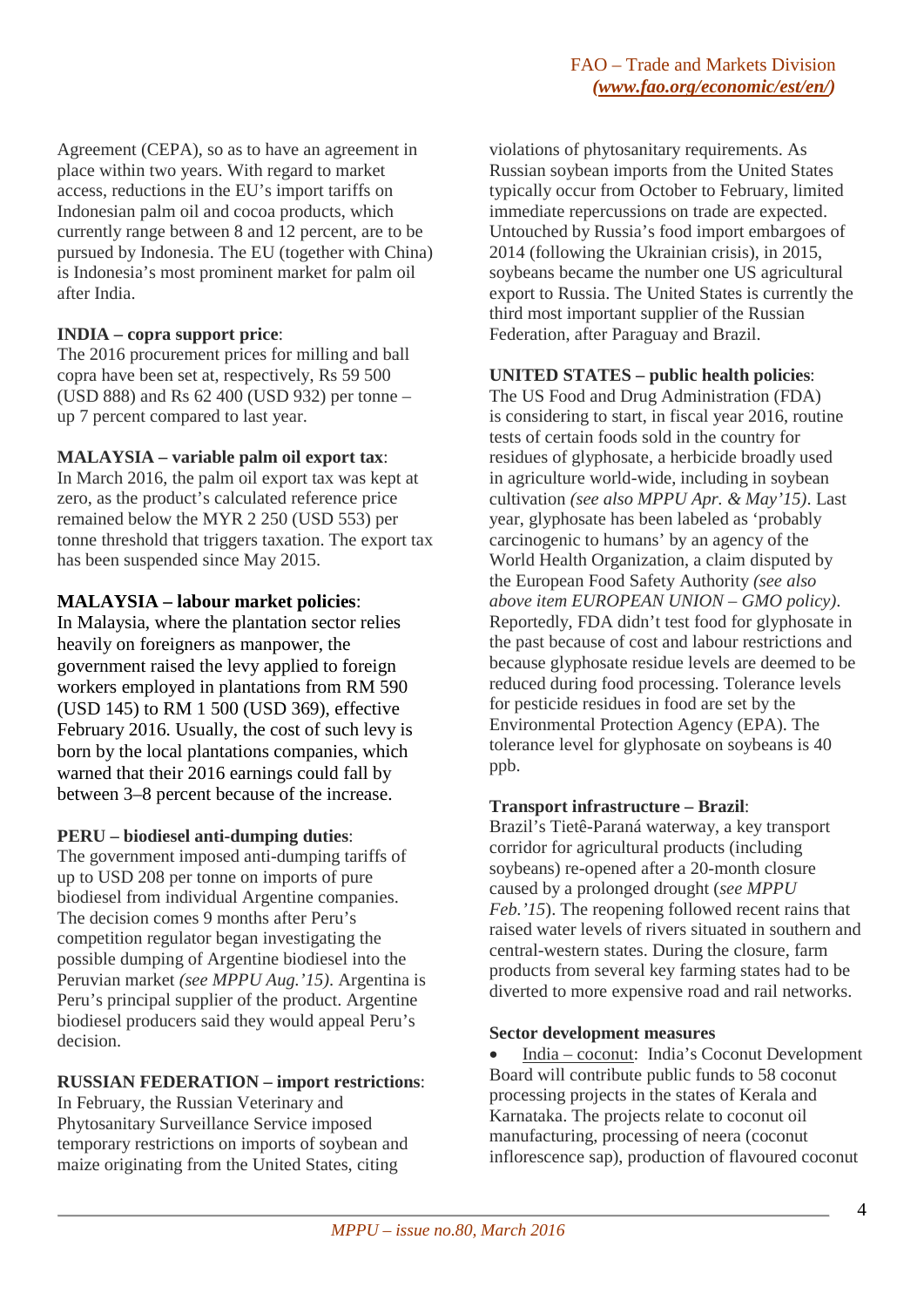juice, coconut water preservation and packaging, desiccated coconut powder processing, virgin coconut oil production, copra drying and ball-copra making, and production of activated carbon.

• Canada – rapeseed: Federal funding will be made available through the Canola Council of Canada to help drive innovation and profitability in the country's rapeseed industry. Investment projects will be designed to improve yields and to position the country's export-oriented sector for future growth and sustainability. Research is expected to focus on disease control, plant establishment and fertility management.

#### **Research & Development**

• High protein low-fiber soymeal: In the United States, a private joint venture presented a new soy protein concentrate meant to be used as low-cost replacement for fishmeal in the diets of young pigs, young poultry and fish, which require a highprotein/low-fiber diet. Soybeans naturally contain fibers and complex sugars which inhibit nutrient absorption in animals that have a single-chambered stomach. Reportedly, the concerned companies developed a cost-competitive proprietary water and enzymatic treatment to remove the indigestible components. Livestock and aquaculture feeding trials are being conducted to validate product claims.

• Protein-rich rapeseed: A biotech firm announced the launch later this year in Canada of a new high-protein rapeseed variety. The meal obtained from the new variety is said to contain 44 percent protein, compared to about 37 percent in conventional rapeseed meal. The high-protein lowfiber, meal has been developed (using conventional breeding techniques) to provide pig and poultry farmers with a cost-effective alternative to conventional soybean meal, said the company In a joint venture with a French seed firm, Canada's spring-grown variety is to be adapted to be cultivated as a winter crop in France.

• Rapeseed vs. soybean meal: In the United States, a public-private research project evaluated the merits of different protein supplements available in cattle diets. According to the tests conducted, conventional rapeseed meal supplements resulted in more milk and milk protein production per day than soybean meal. Rapeseed meal supplements are a relatively new option that started being used as

protein source for cattle when new varieties were developed. Reportedly, per unit of protein, conventional rapeseed meal costs about the same as standard soybean meal.

**Palm oil sourcing:** One of Indonesia's leading oil palm businesses, *Golden Agri-Resources Ltd*, informed that it is able to trace its entire annual supply of over 7 million tonnes of palm oil back to 489 individual mills. The company, which, in addition to producing on in its own right, also buys palm oil from independent mills, claims that tracing all of its product back to source allows it to more effectively engage with independent suppliers to improve their operations in environmental and social terms.

### **Global trade in sustainable palm oil certificates**:

*GreenPalm*, the non-physical certificate trading system of RSPO (Roundtable on Sustainable Palm Oil) that supports sustainable forms of palm oil production, is ready to introduce, in 2016, certificate traceability back to individual originating certified mills. The Book&Claim system, which enables customers to offset palm purchases by buying certificates for an equivalent volume of certified product, is said to be the first non-physical supply chain to implement such traceability system-wide. The new feature means that every buyer of certificates will know which certified palm oil mill he is supporting. Allegedly, the *GreenPalm* supply chain also meets the needs of smallholders and independent producers, who have limited access to overseas demand for physically segregated supplies of certified palm oil but can be supported for their efforts through certificate trading.

### **Sustainable palm oil standards – RSPO**:

The Roundtable on Sustainable Palm Oil launched a new voluntary add-on palm oil standard dubbed *RSPO-Next*, to address concerns that its basic standard does not adequately attend to all environmental and social issues. Unsatisfied with RSPO's core sustainability standard, several companies adopted their own stricter corporate standards over the last two years *(see, for example, MPPU Dec.'14 & Mar./Oct./Nov.'15)*. Reportedly, *RSPO-Next* has been developed to meet the needs of these companies. Firms applying for the new certificate need to fulfill a range of more demanding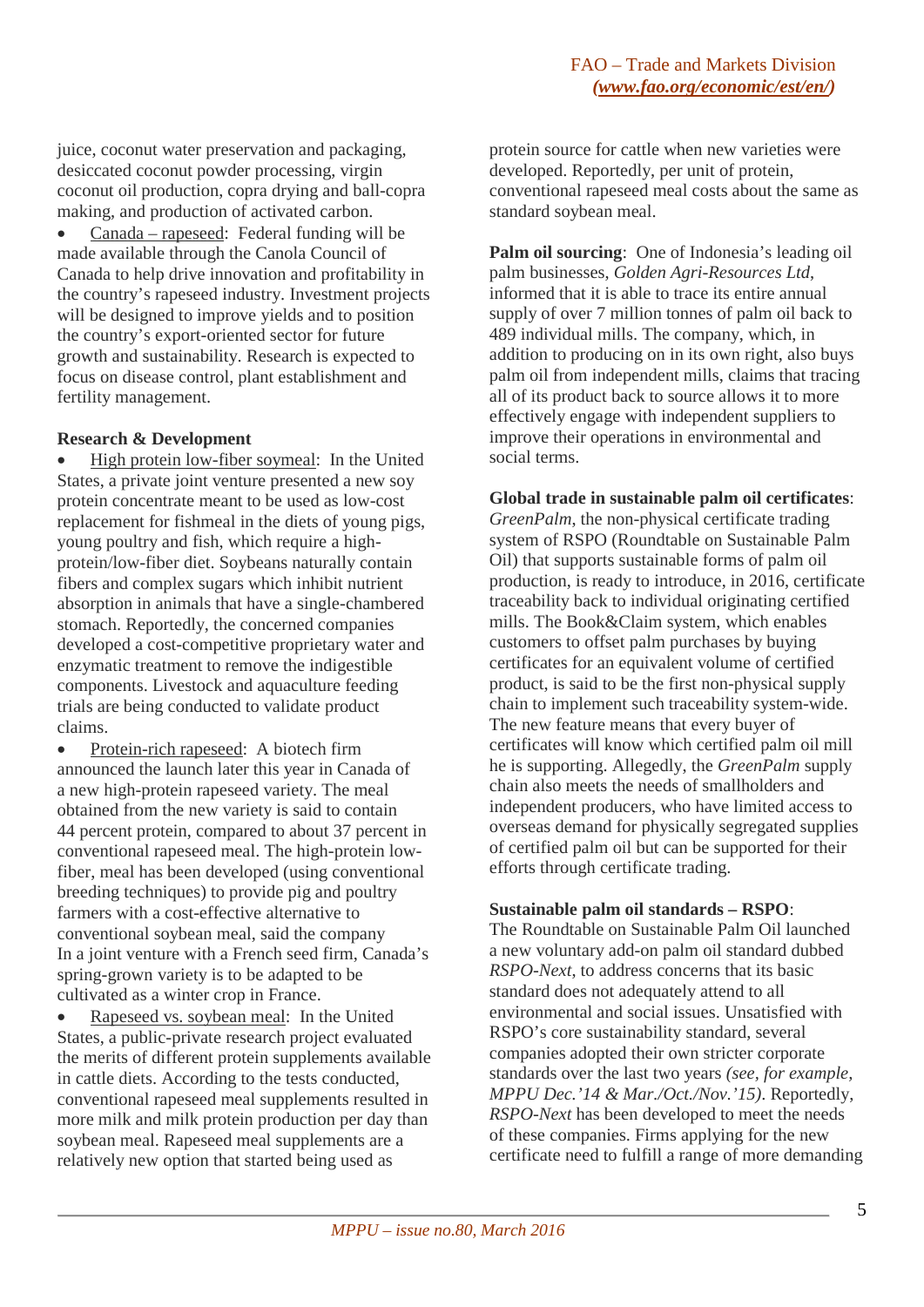sustainability criteria than the core, mandatory standards. In particular, they need to:

- adhere to a more stringent no-deforestation policy, including the rule that new plantations can only be established on areas with low stocks of carbon, which essentially bans planting on peatland;
- monitor and reduce GHG emissions across their entire operation;
- commit to promote workers' rights and to enhance smallholders' skills;
- refrain from using fire to clear land and from spraying the toxic pesticide Paraquat;
- prove that at least 60 percent of their plantation are already compliant with RSPO's core standard and commit to rolling out the stricter standard across all of their estates – though no timelines are set on when full compliance has to be achieved;
- ensure transparency and due diligence in sourcing from independent suppliers; and
- ensure traceability of all certified palm oil back to the plantation where it was produced.
- It is important to note that the new standard will not establish a separate physical supply chain: rather, buyers participate by purchasing *RSPO-Next* credits from verified growers. Such credits, which are likely to be available from the third quarter of 2016, will only be released to customers that are already buying exclusively certified palm oil through established supply chain systems. RSPO's new initiative has also met criticism. According to some observers, the launching of stronger voluntary standards indicates that the current mandatory standards are inadequate, which suggests that they ought to be toughened across the board. Moreover, the fact that companies can set their own timelines for compliance as well as RSPO's definition of 'no-deforestation' have been criticized. However, others welcomed the new scheme as a sign that the voluntary involvement of more progressive companies could eventually lead

to broader change in the sector. Meanwhile, industry representatives reiterated that the price premium for certified sustainable palm oil is not sufficiently attractive and that weak demand for certified produce is a major source of concern.

#### **Certification of sustainable palm oil – Indonesia**:

A recently released joint study between ISPO, Indonesia's government-backed certification programme, and the global industry-led RSPO compares the two certification schemes and examines how they could complement each other (*see also MPPU Dec.'13 & May'14*). ISPO's focus is on enforcing compliance of plantations with existing rules and regulations of various ministries, agencies and levels of government, thereby contributing to reduced forest coverage losses and lower GHG emissions from land use change. Reportedly, certification efforts are impaired by several factors, in particular the circumstance that small and medium-sized growers account for 40 percent of Indonesia's total palm oil output. Main differences identified between ISPO and RSPO relate to the protection of high conservation value forests, plantation land ownership procedures (including the principle of free prior and informed consent), procedures for the development of new plantations, and independent oversight of the audit and certification process. Implementing sustainability certification throughout Indonesia's expansive palm oil supply chain is said to require increased and effective collaboration between all actors, including between the government and international market participants. Collaboration between ISPO and RSPO could help streamline Indonesia's palm oil certification process.

*For comments or queries please use the following Email contact: [Peter.Thoenes@fao.org](mailto:Peter.Thoenes@fao.org)*

The designations employed and the presentation of material in this information product do not imply the expression of any opinion whatsoever on the part of the Food and Agriculture Organization of the United Nations (FAO) concerning the legal or development status of any country, territory, city or area or of its authorities, or concerning the delimitation of its frontiers or boundaries. The mention of specific companies or products of manufacturers, whether or not these have been patented, does not imply that these have been endorsed or recommended by FAO in preference to others of a similar nature that are not mentioned.

The views expressed in this information product are those of the author and do not necessarily reflect the views or policies of FAO.